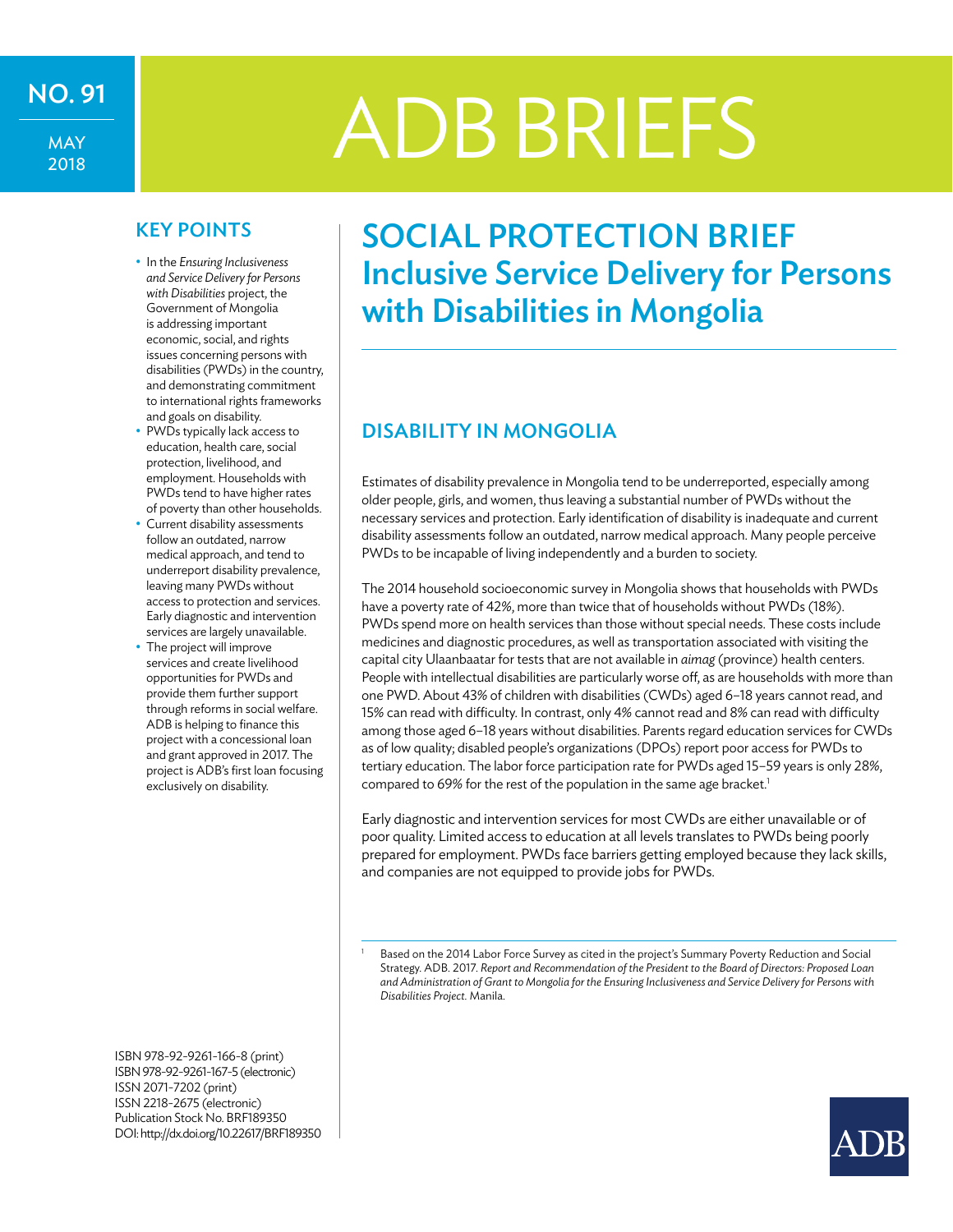#### ADBBRIEFSNO.91

Disability puts women at a greater disadvantage in society. The disability rate for women, particularly those with severe disability, is higher than for men at any age. However, men are 28% more likely to be reported as disabled than women. While 30% of men aged 15–59 years with disabilities are employed, only 25% of women with disabilities work. Moreover, 80% of caregivers for PWDs are women, most of whom do not receive adequate social protection and support services.

Physical access by PWDs to public buildings, including government offices, hospitals, and schools, and to transportation facilities is constrained by poor enforcement of universal design standards and limited investments in this area. This adds to the difficulties PWDs face in accessing basic social services and participating in social life, and functioning independently.

Access to affordable orthopedic equipment and assistive devices developed through advances in technology is also very limited, thus reducing the opportunity for PWDs to compensate for their disabilities, improve their well-being, and increase their chances of success at school or in the workplace.

The successive and persistent barriers faced by PWDs underscore the need for life cycle interventions and approaches to ensure successful inclusion in society.

### Beyond Welfare—Creating Opportunities for Training and Employment

In 2017, ADB approved a concessional loan of \$25 million and a grant from the Japan Fund for Poverty Reduction of \$2 million to help finance a project that will support the Government of Mongolia to address major economic, social, and rights issues of PWDs in Mongolia. The project, *Ensuring Inclusiveness and Service Delivery for Persons with Disabilities*, aims to ensure access to services and employment for PWDs to increase their autonomy and contribution to the economy and society in general. The project will support the government's compliance to the United Nations *Convention on the Rights of Persons with Disabilities* and the *Incheon Strategy to "Make the Right Real" for Persons with Disabilities in Asia and the Pacific*, and its implementation of the new Law on the Rights of PWDs.<sup>2</sup>

The project addresses five key areas for services and support throughout the life of CWDs and PWDs:

• Early identification of children with disabilities. The project facilitates the shift from a medical to a social model in identifying CWDs by broadening the skills of the people involved in early identification. The effects of disability can be minimized and possibly prevented by appropriately supported early interventions, and such interventions can lead to greater ability and inclusion in education, employment, and society in general. Early detection and delivery of better and more appropriate services for CWDs may also allow family members, especially women who provide the majority of care, to take a more active role in the social and economic fabric of society. Improved services will include individual case management by disability social workers, portage, physiotherapy, speech and occupational therapy, assistive devices, personal assistants, and other independent living services.

- Improved service delivery for persons with disabilities. The project will implement an interactive parent–child–facilitator education in early childhood. It will establish six model *aimag* development and rehabilitation centers, training centers, and introduce a national curriculum for occupational and speech therapy, physiotherapy, orthopedic technicians, and disability social workers. This will be supported by strengthening the role of social workers in support of PWDs and establish a PWD-dedicated hotline on information, counselling, and referrals (for PWDs). Early detection supported by appropriate interventions and service delivery are the starting points for ensuring access to society, education, and employment for CWDs.
- Improved access to the physical environment. The project will help strengthen the capacity of decision makers and institutions involved in developing and enforcing the legal and regulatory frameworks on physical accessibility of basic services (infrastructure, transportation, and information). It will also ensure the participation of PWDs in enforcement mechanisms as well as their access to affordable quality orthopedic devices and assistive technology to enable them to engage actively in employment.
- Improved employment opportunities for persons with disabilities. Models to increase PWDs' skills and improve job matching and brokerage will be developed to facilitate PWDs' access to regular jobs and self-employment. Monitoring employers' compliance with the PWD employment regulation will be strengthened. The activities will focus on making public employment practices more effective in creating individual pathways to employment (e.g., case management and job coaching) and supporting the development of a DPO employment resource center in Ulaanbaatar (infrastructure, equipment, training, and capacity building) that can provide services to PWDs, employers, and public employment offices and facilitating enforcement of employment quotas for PWDs.
- Strategic development to support persons with disabilities. The project aims to achieve a change in attitude toward PWDs with a better understanding of disability through the introduction of the International Classification of Functioning, Disability, and Health (ICF), and improved statistics and information on challenges faced by PWDs. Activities include

<sup>2</sup> The Sustainable Development Goals set out in the Mongolia Sustainable Development Vision 2030 (Government of Mongolia, State of Great Khural. 2016. *Mongolia Sustainable Development Vision 2030*. Ulaanbaatar.).